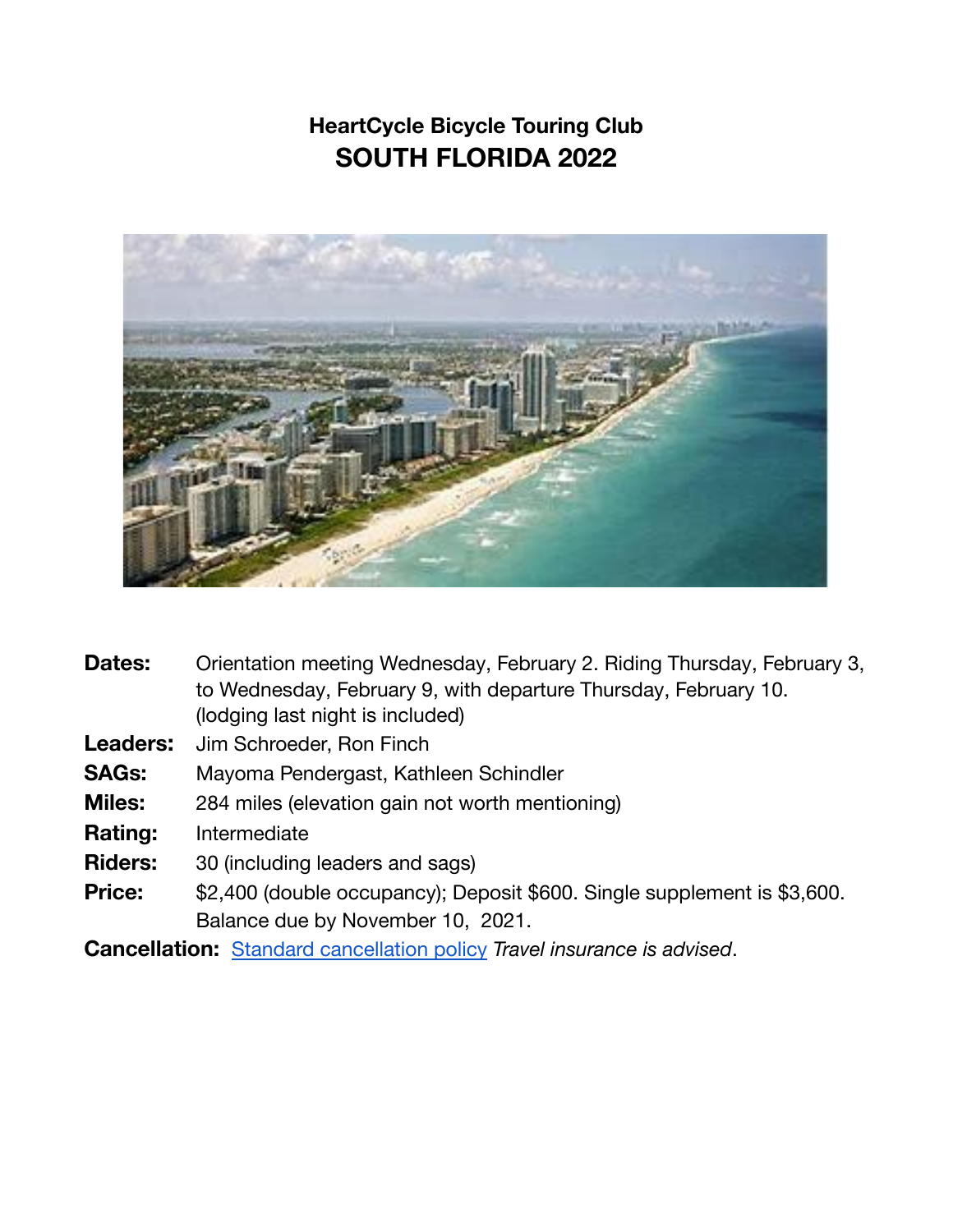## **OVERVIEW**

South Florida will be a special pre-season, "get away from winter" tour for HeartCycle! For a lot of you, it will be a lazy ride to soak up some sun and lay on the Atlantic-side beaches along our route. HeartCycle definitely needs to check out this area before it is under water! We'll start in Miami Beach at the beachfront Holiday Inn for a couple of nights in Miami Beach. Many of the miles will be on multi-use paths and urban streets designated for bicycle traffic. Our week's destination will be Key West as we travel on the Florida Keys Overseas Heritage Trail (FKOHT). The week's activities also include a visit to Everglades National Park.

This is a low mileage intermediate ride and day 3 could be a day off when we visit the Everglades. The last day, we will have some fun and ride around Key West or just relax at the Marriott Courtyard sunning near their Tiki Bar for the day. There will be many opportunities for sightseeing trips on that last day. In the early evening, we will board a charter bus and return to Miami Beachfront Holiday Inn. Bring your bike lock as there will be many places where you may want to stop along the tour. We will provide you a list of the internet's top 10 to see for each day. Yes, I'm sure some of them will be tourist traps!

Many days will only have a morning stop and lunch stop; make sure to let the SAGs know of your stops along the way. Our group dinner will be in Marathon, at the Lighthouse Grill, on the waterfront behind our hotel.

Weather? Lots of sun. February is rather dry, maybe some quick showers. Average lows are 63 degrees with average highs of 75. Pretty nice, huh?

The club's Sprinter will NOT be making the trip to Florida. We will rent a 15-passenger Transit van in Florida. Holiday Inn Oceanfront in Miami Beach will accept your bike boxes from FedEx or UPS. Storage of those bike boxes are being negotiated, but we'll find a way. Miami Beach Bicycle Center (<https://www.bikemiamibeach.com>, (305) 674-0150, is 3.5 miles south of our hotel and rents bicycles. Rates: Scott Carbon Fiber = \$85/day, \$350/week; Cannondale Alloy  $= $59/day, $210/week.$ 

Weeklong parking in Miami Beach is expensive. The nearest 24-hr city parking facility, G12 Collins Park 340 23rd St, is 10 blocks south of the Holiday Inn Oceanfront and is \$20 per day. Another option would be to park your vehicle at the Miami International Airport (\$17/day) and shuttle into Miami Beach (\$25).

As always, route maps with cue sheets are included along with RWGPS event links to all riders.

To get you in the mood for this trip, I recommend checking out "Start Up" on Netflix!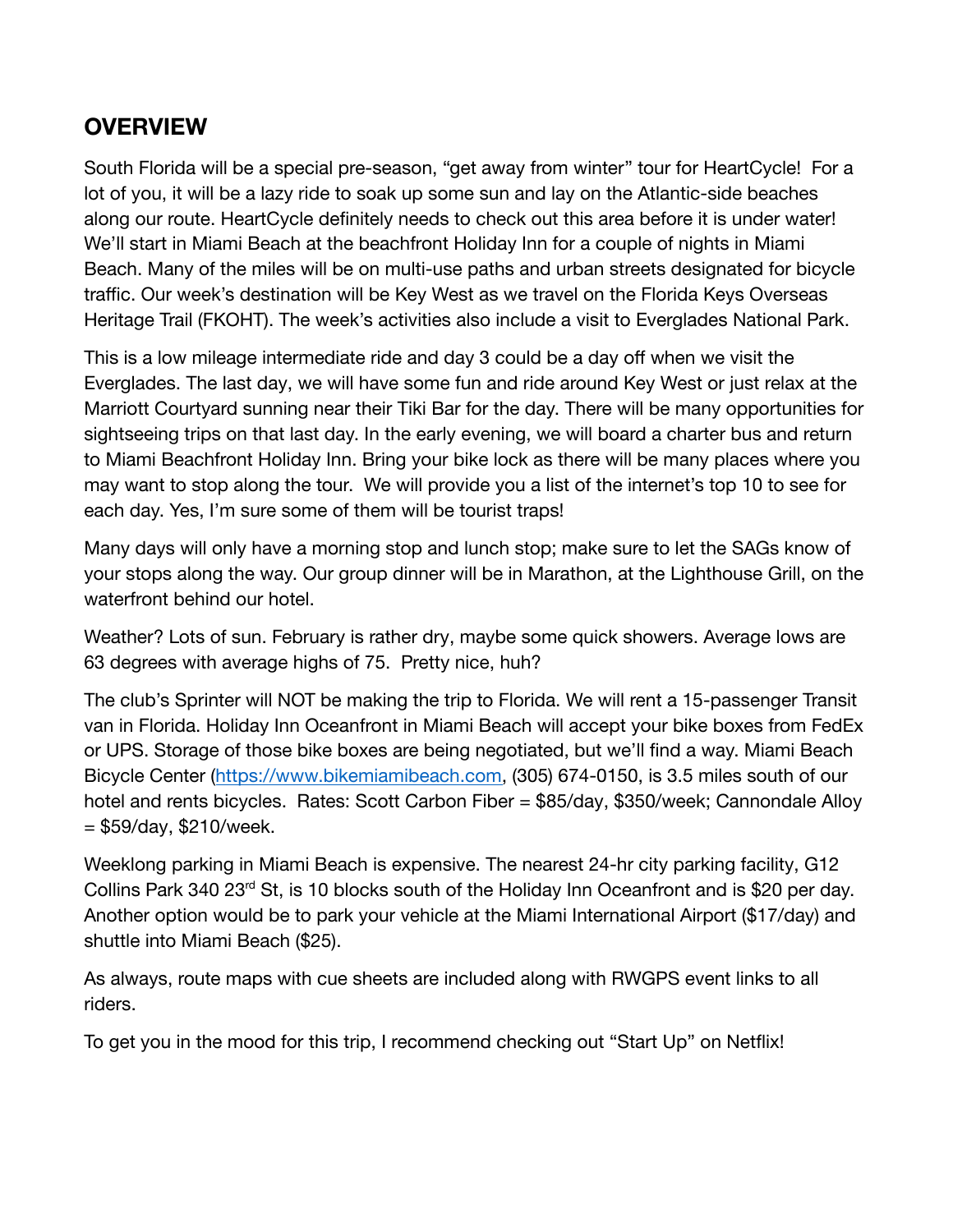## **ITINERARY**



Wednesday February 2 is Arrival and Orientation Day at the Holiday Inn Beachfront Hotel in Miami Beach. Relax on the beach for a while and stretch out those legs checking out the art deco architecture that "the Beach" has to offer. There's also a nice outdoor pool to get some laps in for you triathloners! Orientation is at 8pm!

Thursday February 3. We'll ride along the beach on the Miami Beach Boardwalk. It's not a boardwalk at all but a great multi-use concrete path. We'll venture all the way to South Point and then do some urban riding on bike lanes. We'll even be on an interstate as we cross the inner channel to Miami. Lunch will be at Oleta River State Park before we hop back into Miami Beach on the North Side. Check out the yachts



parked to the right just before ending the ride at the hotel. Just 35 miles!



Friday February 4. We'll leave the beach, riding through downtown Miami and then to Key Biscayne. Wow, talk about bicycle infrastructure! Bike lanes and bike paths and a state park. And while all the cars are paying tolls and entrance fees, we might just ride in for free! While on your way to Homestead, you'll be riding in all types of designated bike trails. Reminds me of the movie title,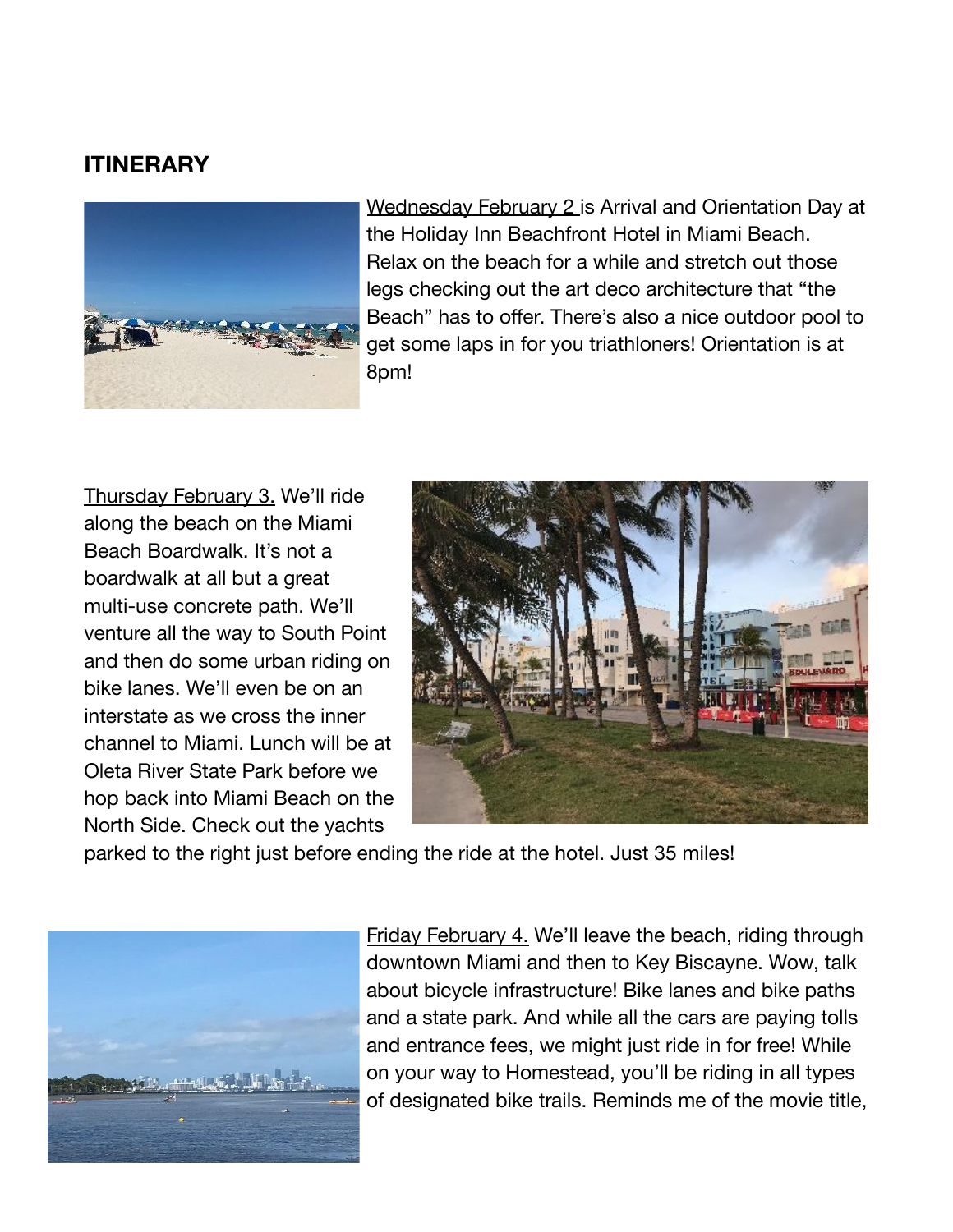"The Good, the Bad, and the Ugly." Pay attention to the cue sheet; it'll steer you safely. 59 miles.



Saturday February 5 will be what I call our option day. One can stay and relax at our hotel in Homestead, but I strongly recommend shuttling with us to Everglades National Park nearby. You don't have to ride and instead hike, rent a kayak, or go on a boat tour, while the rest can ride a 38-mile ride to Flamingo Beach. We'll first spend some time at Ernest Coe Visitor Center, enter the national park, then proceed to Royal Palm Visitor Center to see some awfully tame birds and

not so tame alligators. Please be sure to bring along your national park pass. They've already told me one pass for 4 admissions on bikes!



Sunday February 6. We head southeast to Key Largo to start our trek to the keys. With only two ways to get there, I found this local road. After climbing up a toll bridge, we'll turn right onto a nice bike lane into town. We'll arrive early so there will be plenty of time to check out Bogie and Bacall's town. 42 miles.

Monday February 7. We are on Florida Keys Overseas Heritage Trail all the way to Marathon. FKOHT is one of the oldest long distance bike trails in the country. Cycling on "Highway One" offers you options of the trail, bike lanes, or shoulders. I rode this during peak spring break season last year. The cue sheet follows what I believe is the safest way to Marathon that includes all types of bicycling travel. Be wary of trail detours that may occasionally divert you on US-1. Just take it easy and it will be okay. We're planning to have our group dinner behind our hotel at the Litehouse Grill. 53 miles.